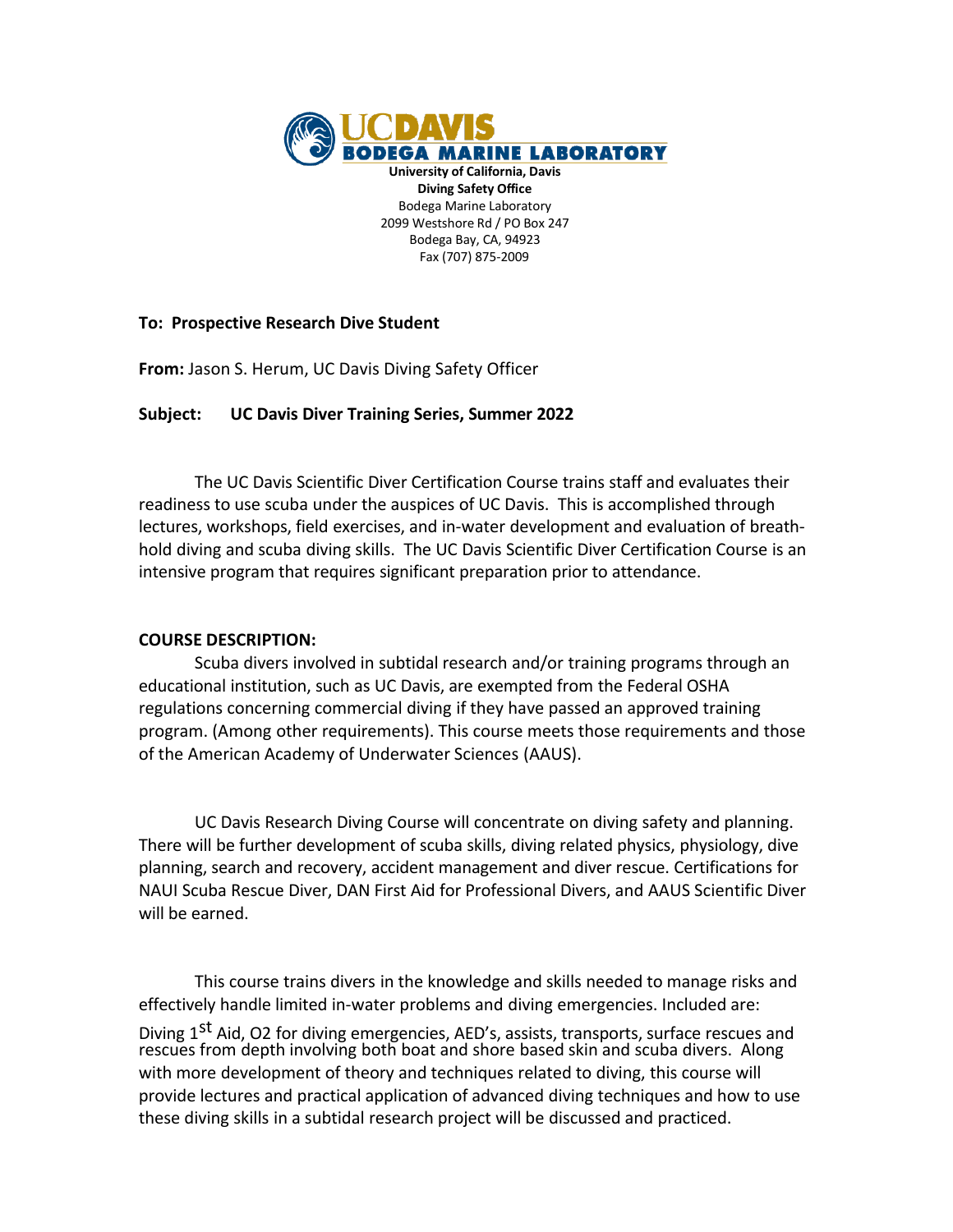## **UC Davis Research Dive Course, Summer 2022**

The UC Davis Research Diver Training Course is designed for Researchers, Staff, and Students to meet training standards for the American Academy of Underwater Sciences (AAUS).

### **Course Dates**: **July 15 – August 19, 2022**

### **Course Schedule:**

### **Session 1: at Bodega Marine Lab for pool, classroom, and ocean training**

| • July 15-17.         | *Daily schedules will be as follows:       |
|-----------------------|--------------------------------------------|
| $\bullet$ July 22-24. | Fridays: $2:00 \text{pm} - 6:00 \text{pm}$ |
|                       | Saturdays: $8:30$ am $-5:30$ pm            |
| $\bullet$ July 29-31. | Sundays: $8:30am - 5:30pm$                 |

## **Session 2: Ocean Checkout Dives (Camping on the Sonoma Coast)**

| $\bullet$ August 15-19 | *Participants will meet at Bodega Marine Lab at    |
|------------------------|----------------------------------------------------|
|                        | 10:00am on Mon Aug 15, and will return to BML late |
|                        | Fri afternoon (+5:00pm) Aug 19.                    |

#### **PREREQUISITES:**

- Basic scuba certification
- 12 logged openwater dives ( \*4 cold water dives)
- Complete UCD Webdiver application: https://webdiver.ehs.ucsb.edu/webdiverapplication/UCD
- All required equipment (see list below)
- Regulator and BC serviced within 12 months
- "Scientific Diver" medical clearance:
- DAN (or other) Diving Insurance covering hyperbaric treatment
- Pass pool and ocean swim/scuba skills tests (\*first 2 days of course)

#### **REQUIRED EQUIPMENT:**

- Regulator with alternate or redundant air source. (Divers must show proof of regulator service or purchase in the previous 12 months)
- Gauges (depth, time keeping, compass, cylinder pressure)
- BCD with auto inflator compatible with the regulator
- Full exposure suit (7mm with gloves, hood, and booties)
- Small U/W slate
- Mask/snorkel
- Fins
- Knife or other cutting device
- Ocean weight belt (integrated [weights ok, but also need weight belt\)](https://webdiver.ehs.ucsb.edu/webdiverapplication/UCD)
- Underwater Flashlight (backup recommended)